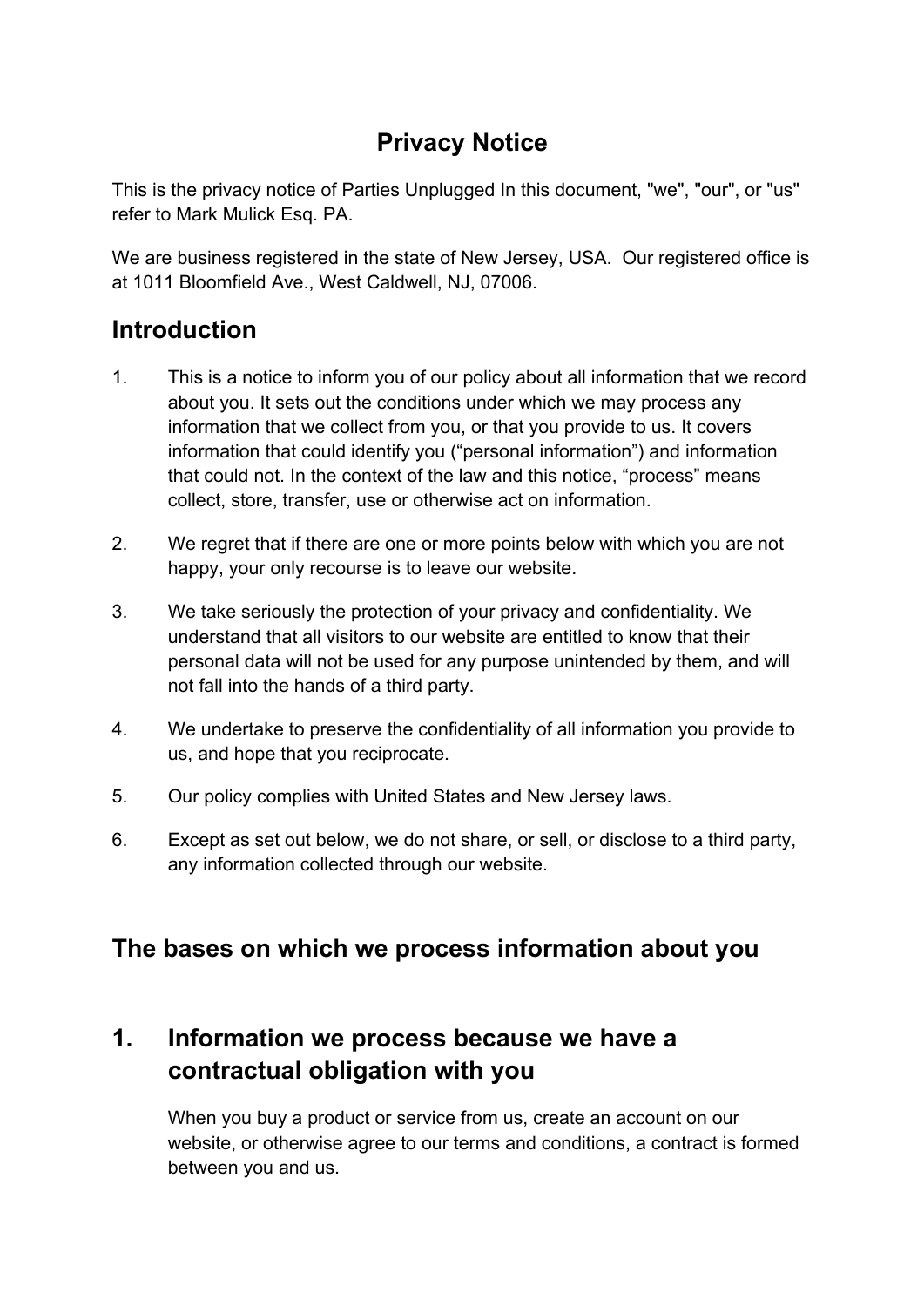In order to carry out our obligations under that contract we must process the information you give us. Some of this information may be personal information.

We may use it in order to:

- 1.1. verify your identity for security purposes
- 1.2. sell products to you
- 1.3. provide you with our services
- 1.4. provide you with suggestions and advice on products, services, and how to obtain the most from using our website

We process this information on the basis there is a contract between us, or that you have requested we use the information before we enter into a legal contract.

Additionally, we may aggregate this information in a general way and use it to provide class information, for example to monitor our performance with respect to a particular service we provide. If we use it for this purpose, you as an individual will not be personally identifiable.

We shall continue to process this information until the contract between us ends or is terminated by either party under the terms of the contract.

### **2. Information we process with your consent**

Through certain actions when otherwise there is no contractual relationship between us, such as when you browse our website or ask us to provide you more information about our business or our products and services, you provide your consent to us to process information that may be personal information.

Wherever possible, we aim to obtain your explicit consent to process this information, for example, by asking you to agree to our use of cookies.

Sometimes you might give your consent implicitly, such as when you send us a message by e-mail to which you would reasonably expect us to reply.

Except where you have consented to our use of your information for a specific purpose, we do not use your information in any way that would identify you personally. We may aggregate it in a general way and use it to provide class information, for example to monitor the performance of a particular page on our website.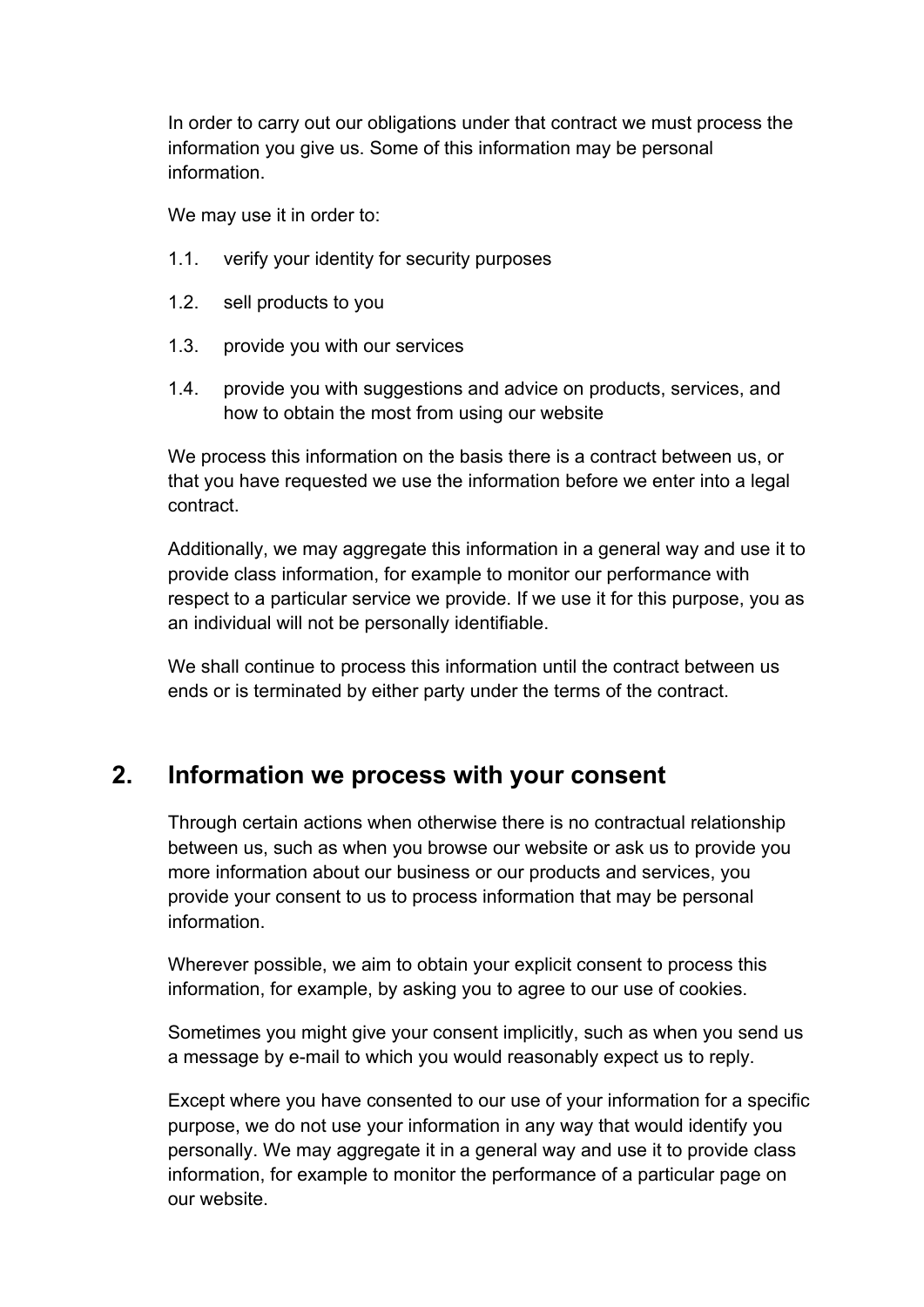If you have given us explicit permission to do so, we may from time to time pass your name and contact information to selected associates whom we consider may provide services or products you would find useful.

We continue to process your information on this basis until you withdraw your consent or it can be reasonably assumed that your consent no longer exists.

You may withdraw your consent at any time by instructing us via the contact forms on our website. However, if you do so, you may not be able to use our website or our services further.

# **3. Information we process for the purposes of legitimate interests**

We may process information on the basis that there is a legitimate interest, either to you or to us, for doing so.

Where we process your information on this basis, we do so after having given careful consideration to:

- whether the same objective could be achieved through other means
- whether processing (or not processing) might cause you harm
- whether you would expect us to process your data, and whether you would, given the circumstances, consider it reasonable to do so

For example, we may process your data on this basis for the purposes of:

- record-keeping for the proper and necessary administration of our Parties Unplugged business.
- responding to unsolicited communication from you to which we believe you would expect a response
- protecting and asserting the legal rights of any party
- insuring against or obtaining professional advice that is required to manage Parties Unplugged risk
- protecting your interests where we believe we have a duty to do so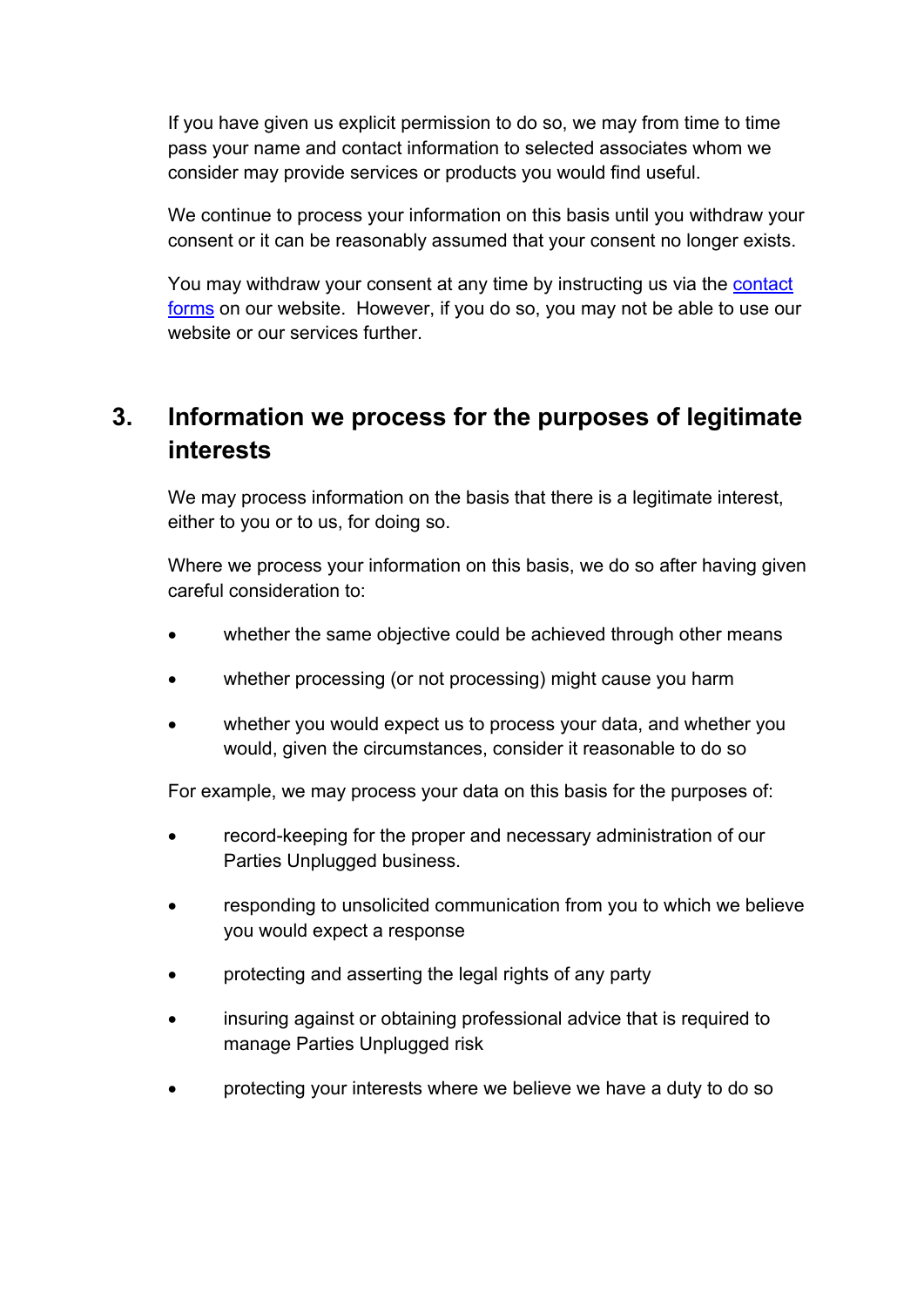# **4. Information we process because we have a legal obligation**

We are subject to the law like everyone else. Sometimes, we must process your information in order to comply with a statutory obligation.

For example, we may be required to give information to legal authorities if they so request or if they have the proper authorization, such as a search warrant or court order.

This may include your personal information.

## **5. Complaints regarding content on our website**

If you complain about any of the content on our website, we shall investigate your complaint.

If we feel it is justified or if we believe the law requires us to do so, we shall remove the content while we investigate.

Free speech is a fundamental right, so we have to make a judgment as to whose right will be obstructed: yours, or that of the person who posted the content that offends you.

If we think your complaint is vexatious or without any basis, we shall not correspond with you about it.

## **6. Job application and employment**

If you send us information in connection with a job application, we may keep it for up to three years in case we decide to contact you at a later date.

If we employ you, we collect information about you and your work from time to time throughout the period of your employment. This information will be used only for purposes directly relevant to your employment. After your employment has ended, we will keep your file for seven years before destroying or deleting it.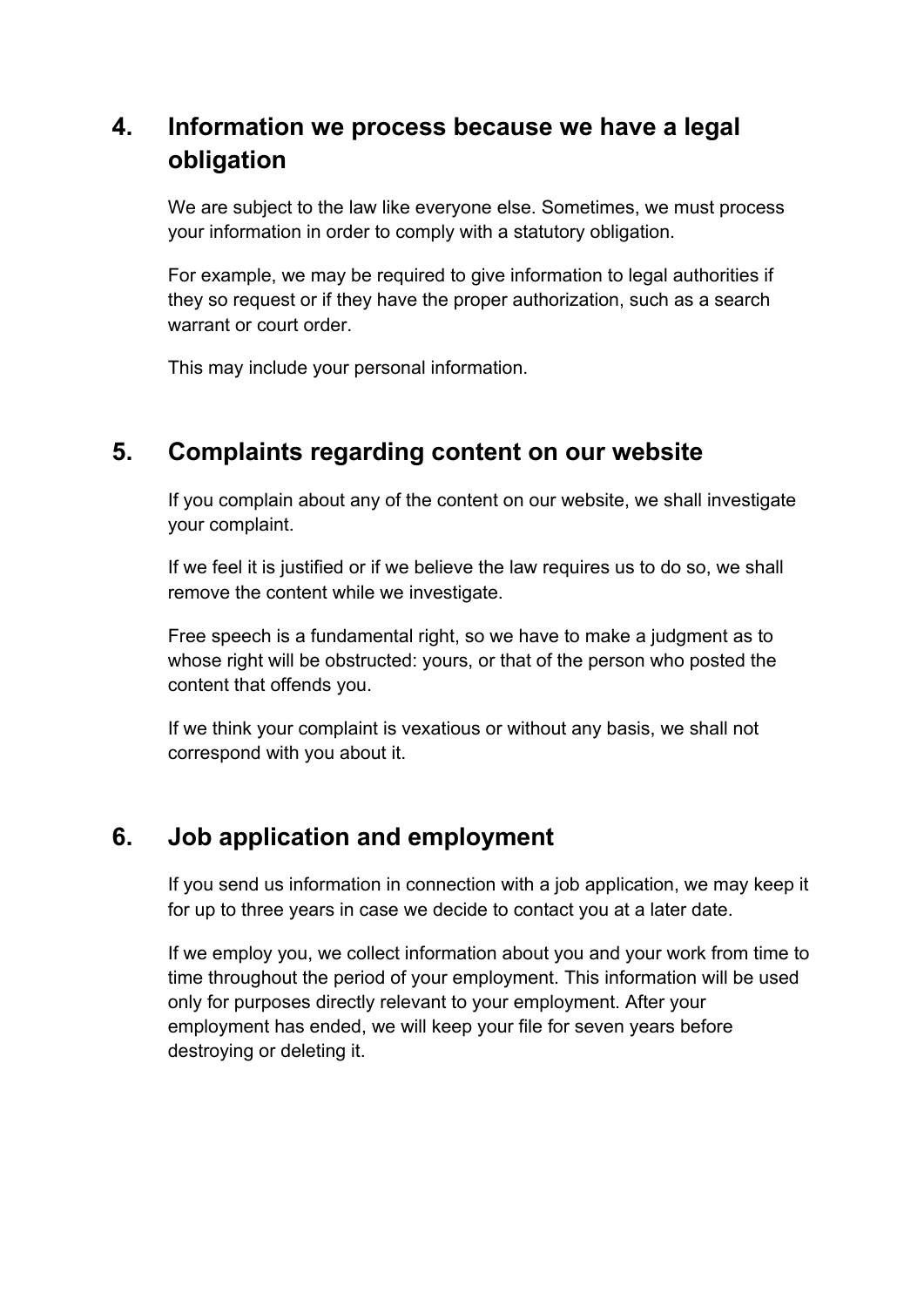## **7. Sending a message to our support team**

When you contact us, whether by telephone, through our website or by e-mail, we collect the data you have given to us in order to reply with the information you need and provide you with information about our services.

We record your request and our reply in order to increase the efficiency of our business.

We keep personally identifiable information associated with your message, such as your name and email address to be able to track our communications with you to provide a high quality service.

When we receive a complaint, we record all the information you have given to us. We use that information to resolve your complaint.

If your complaint reasonably requires us to contact some other person, we may decide to give to that other person some of the information contained in your complaint. We do this as infrequently as possible, but it is a matter for our sole discretion as to whether we do give information, and if we do, what that information is.

We may also compile statistics showing information obtained from this source to assess the level of service we provide, but not in a way that could identify you or any other person.

# **Use of information we collect through automated systems when you visit our website.**

#### **8. Cookies**

Cookies are small text files that are placed on your computer's hard drive by your web browser when you visit any website. They allow information gathered on one web page to be stored until it is needed for use on another, allowing a website to provide you with a personalised experience and the website owner with statistics about how you use the website so that it can be improved.

Some cookies may last for a defined period of time, such as one day or until you close your browser. Others last indefinitely.

Your web browser should allow you to delete any you choose. It also should allow you to prevent or limit their use.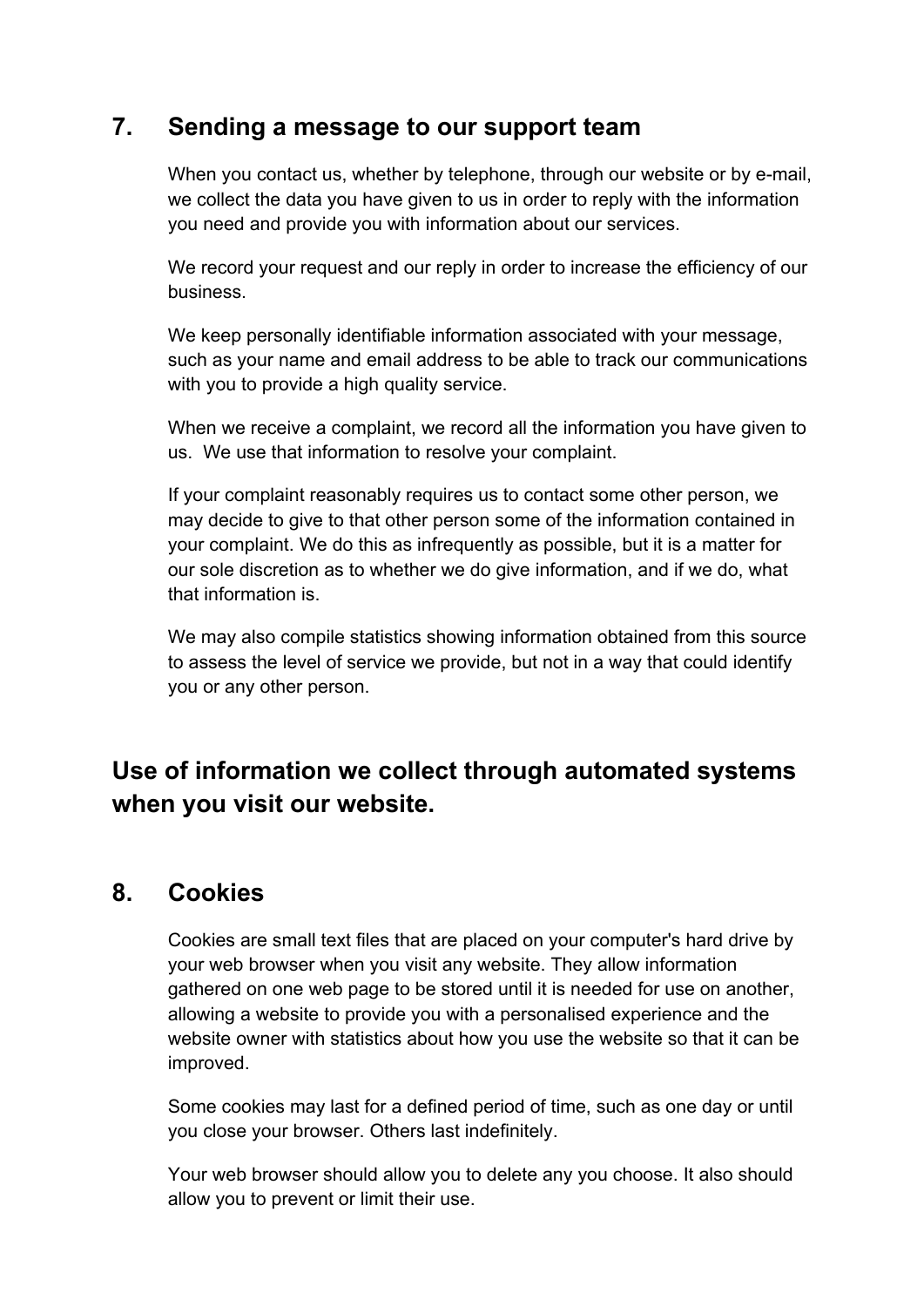Our website uses cookies. They are placed by software that operates on our servers, and by software operated by third parties whose services we use.

If you choose not to use cookies or you prevent their use through your browser settings, you will not be able to use all the functionality of our website.

We use cookies in the following ways:

- 8.1. to track how you use our website
- 8.2. to record whether you have seen specific messages we display on our website
- 8.3. to keep you signed in our site
- 8.4. to record your answers to surveys and questionnaires on our site while you complete them

### **9. Personal identifiers from your browsing activity**

Requests by your web browser to our servers for web pages and other content on our website are recorded.

We record information such as your geographical location, your Internet service provider and your IP address. We also record information about the software you are using to browse our website, such as the type of computer or device and the screen resolution.

We use this information in aggregate to assess the popularity of the webpages on our website and how we perform in providing content to you.

If combined with other information we know about you from previous visits, the data possibly could be used to identify you personally, even if you are not signed in to our website.

### **Disclosure and sharing of your information**

#### **10. Information we obtain from third parties**

Although we do not disclose your personal information to any third party (except as set out in this notice), we sometimes receive data that is indirectly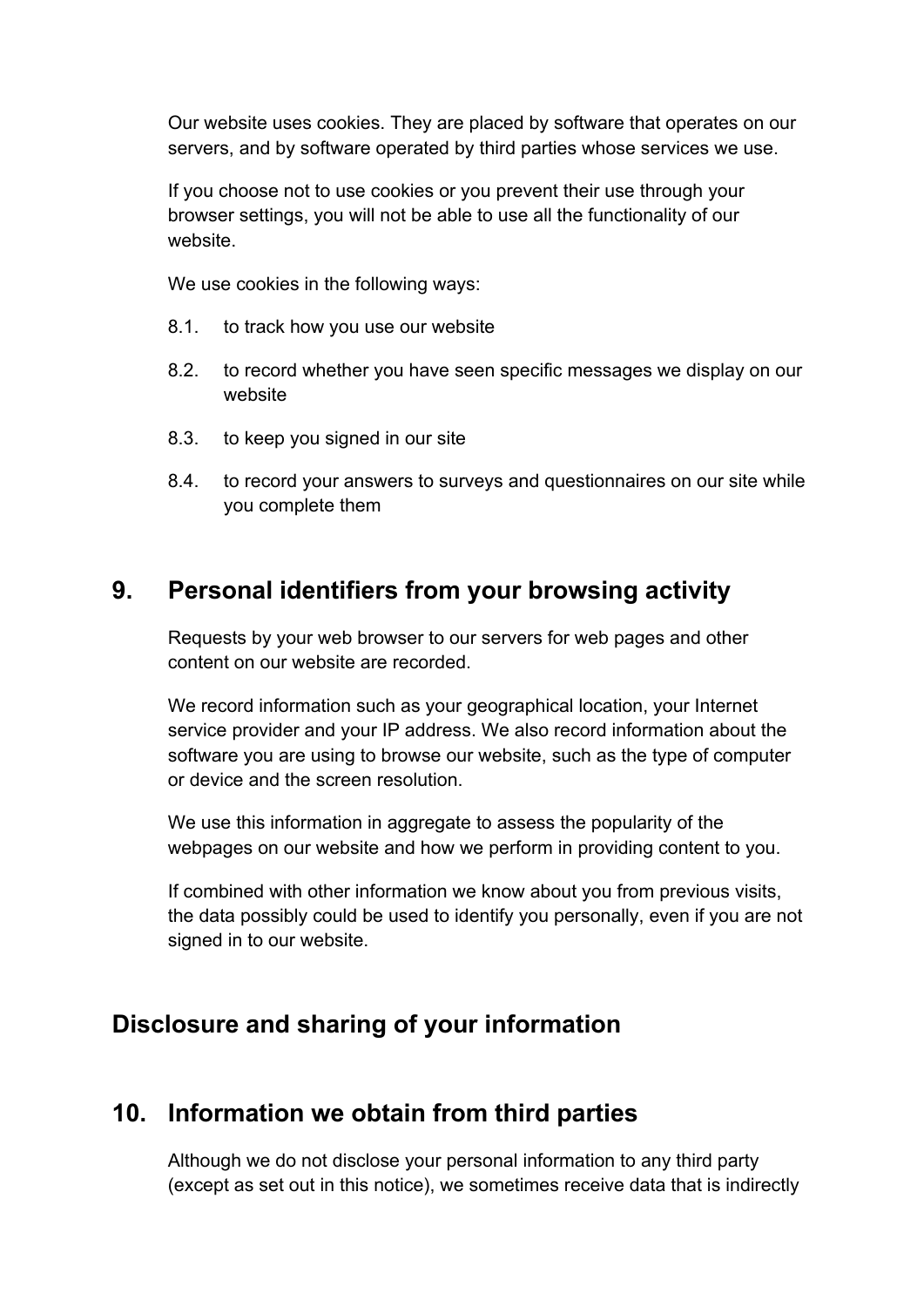made up from your personal information from third parties whose services we use.

No such information personally identifies you.

## **Access to your own information**

#### **11. Access to your personal information**

- **11.1.** At any time, you may review or update personally identifiable information that we hold about you, by contacting us.
- 11.2. To obtain a copy of any information that is not provided on our website you may send us a request.
- 11.3. After receiving the request, we will tell you when we expect to provide you with the information, and whether we require any fee for providing it to you.

## **12. Removal of your information**

If you wish us to remove personally identifiable information from our website, you may contact us.

This may limit the service we can provide to you.

## **13. Verification of your information**

When we receive any request to access, edit or delete personal identifiable information we shall first take reasonable steps to verify your identity before granting you access or otherwise taking any action. This is important to safeguard your information.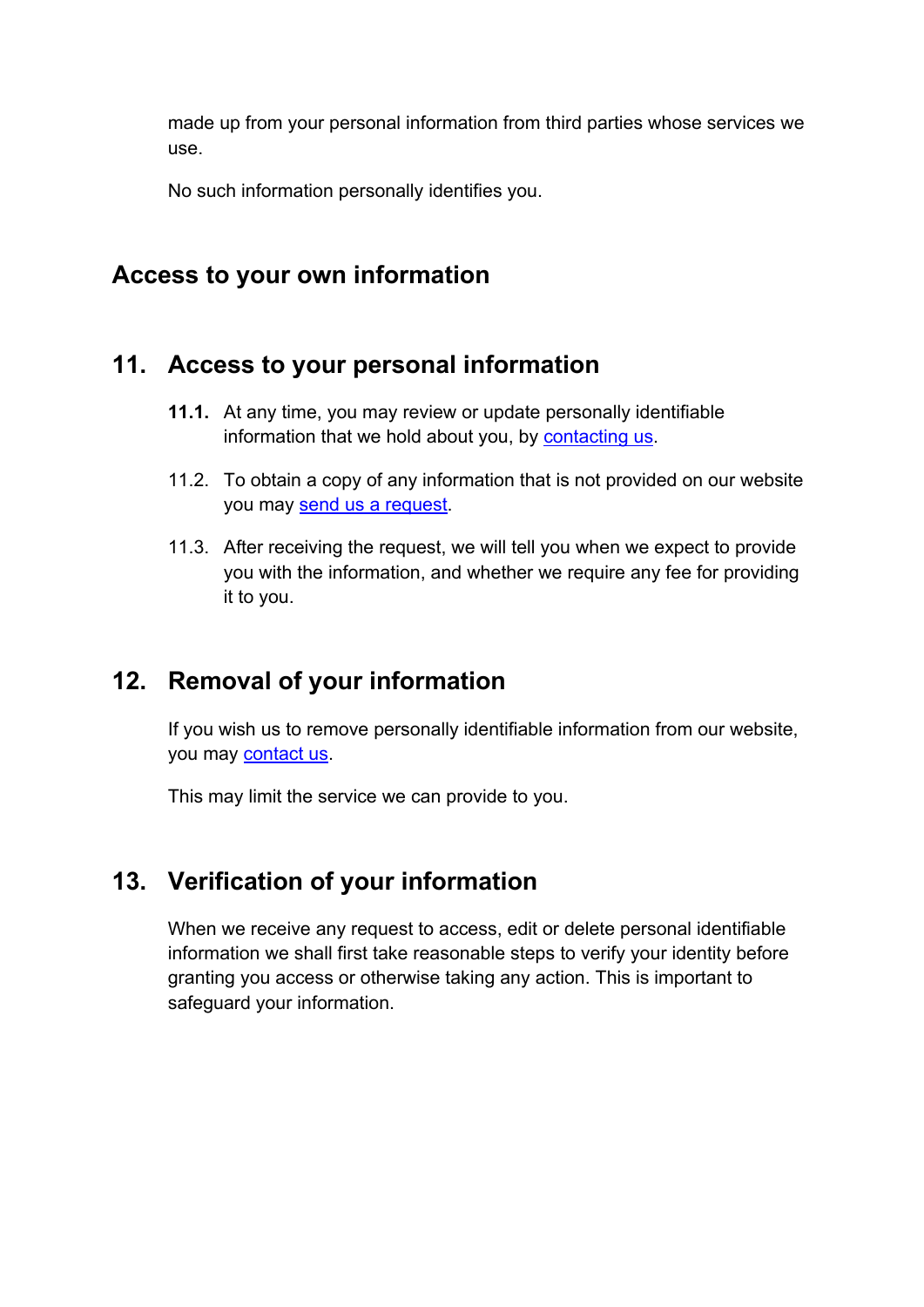#### **Other matters**

#### **14. Use of site by children**

- 14.1. We do not sell products or provide services for purchase by children, nor do we market to children.
- 14.2. If you are under 18, you may use our website only with consent from a parent or guardian.

#### **15. Encryption of data sent between us**

We use Secure Sockets Layer (SSL) certificates to verify our identity to your browser and to encrypt any data you give us.

Whenever information is transferred between us, you can check that it is done so using SSL by looking for a closed padlock symbol or other trust mark in your browser's URL bar or toolbar.

#### **16. How you can complain**

- 16.1. If you are not happy with our privacy policy or if have any complaint, you should inform us.
- 16.2. If a dispute is not settled, then we hope you will agree to attempt to resolve it by engaging in good faith with us in a process of mediation or arbitration.
- 16.3. If you are in any way dissatisfied about how we process your personal information, you have a right to lodge a complaint with the New Jersey Courts Office of Attorney Ethics.

### **17. Retention period for personal data**

Except as otherwise mentioned in this privacy notice, we keep your personal information only for as long as required by us:

17.1. to provide you with the services you have requested and other information or services we think you may be interested in.